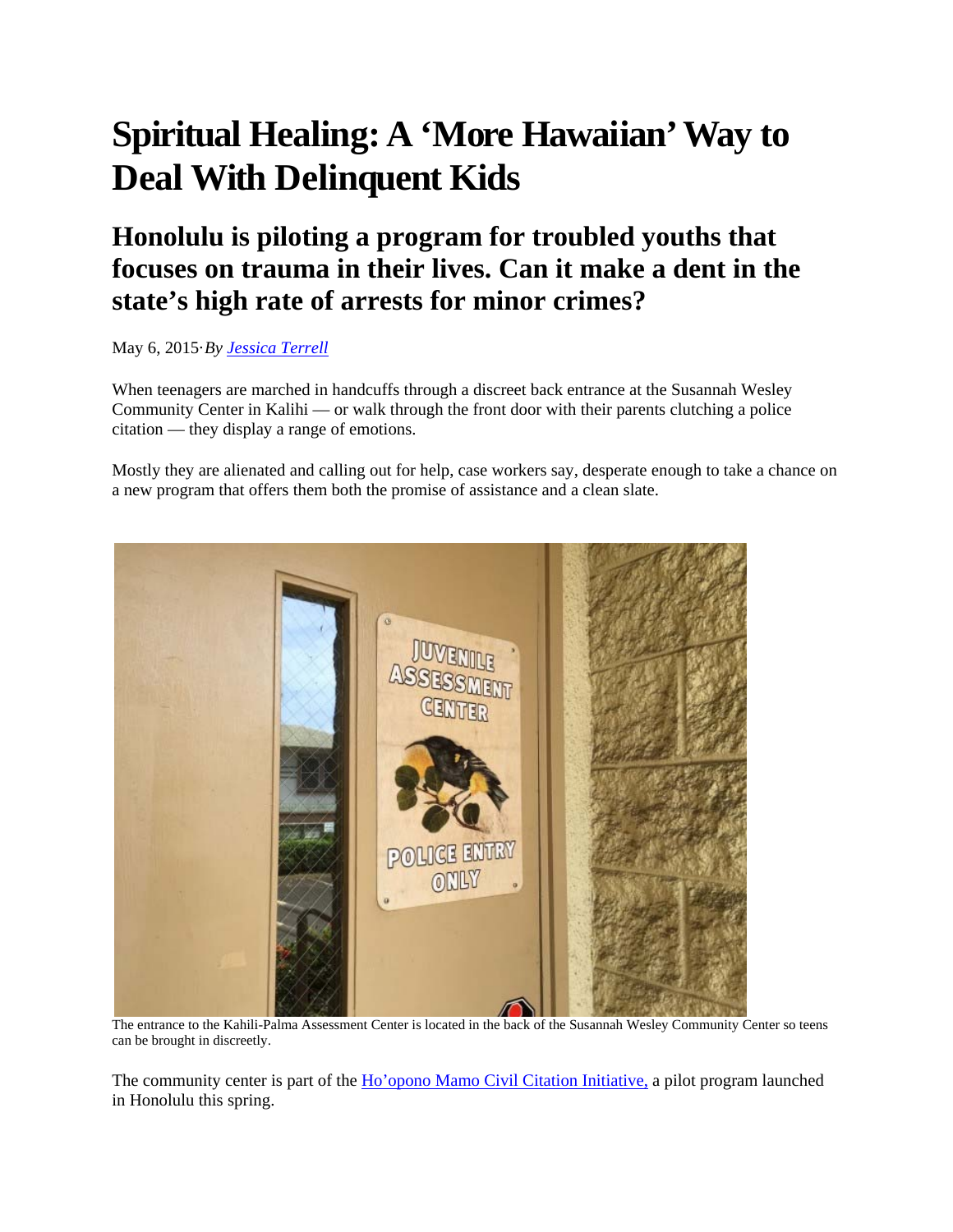For the next year and a half, first-time juvenile offenders busted for minor law violations in Honolulu's 5th Patrol District — which includes the neighborhoods of Kalihi, Liliha, Nuuanu and Punchbowl — will be given the option of going to the center instead of going to court.

"These kids don't need to be criminalized," said David Hipp, executive director of the Office of Youth Services. "They need to be helped."

"Kids should be our number one priority, and sometimes they are not." — R. Mark Browning, Oahu Senior Family Court judge

The program is an attempt to provide more immediate intervention services by focusing on strengthening teens' connection to their families and community.

It's a new way of doing things based on love and healing and community collaboration, that is changing the juvenile justice system to be "more Hawaiian," said UH Professor Karen Umemoto.

There's also a big cultural component, including a new 21-day residential healing retreat for teens centered around Native Hawaiian traditions and ho'oponopono, or "making things right."

The initiative is the latest step in a sweeping overhaul of the juvenile justice system in recent years.

Advocates of reform say they are trying to fix a system that is too punitive when it comes to minor crimes, doesn't offer enough services to address the root causes of delinquency, and arrests Hawaiian and Pacific Islander teens at a far higher rate than their peers.

"As a community we have some serious issues with respect to kids that are not being addressed," Oahu Senior Family Court Judge R. Mark Browning said. "Kids should be our number one priority, and sometimes they are not."

#### **Plentiful Arrests for Minor Crimes**

Compared to large cities on the mainland, Honolulu doesn't have much of a hardcore juvenile crime problem.

The city — and the state— posts a relatively low rate of felonies and violent crimes for both juveniles and adults. But the state arrests kids at a much higher rate than national average for so-called "status offenses" — acts that would not be criminal for adults, such as truancy, curfew violations, running away from home or being "beyond parental control."

Truancy or other status offenses were responsible for more than half of the 8,818 juveniles arrests on Oahu, Maui and Hawaii Island in 2014. Statistics for Kauai were not available because of a recent switch in computer systems. Nationally, status offenses made up just 18 percent to 20 percent of juvenile arrests.

"We have a very large population of youth who are involved in the juvenile justice system for very lowlevel crimes or offenses," Umemoto, one of the researchers who will be studying Ho'opono Mamo's results, said. "I think we have found that the practice has been to treat minor level or low level status offenders in ways that in other states more serious violent offenders are treated."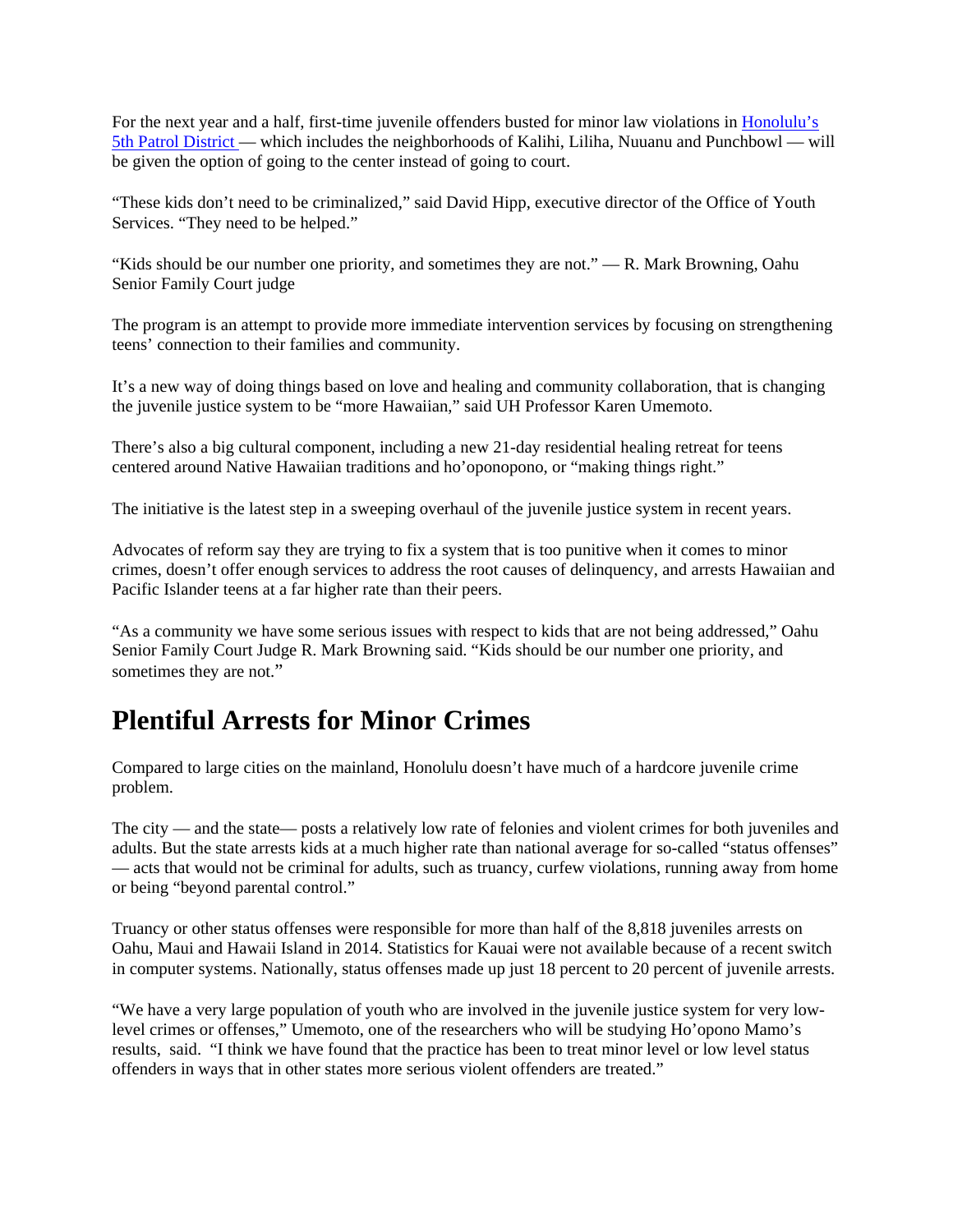"We want to know how is your family life? How is your social life? We also talk about trauma history, legal history." — Shelly Guira, assessment center program director

There are also big racial disparities among youths the state is arresting and locking up.

A 2012 study by University of Hawaii researchers, including Umemoto, showed that Hawaiian and Pacific Islander youths are arrested at a much higher rate than their peers. The study also found that once arrested, Native Hawaiian and Pacific Islander youth were more likely to receive harsher decisions than their white and East Asian (Chinese, Japanese and Korean) peers.

Though family court judges made a decision several years ago not to sentence teens to jail for status offenses, more than half of the teens sent to the Hawaii Youth Correctional Facility in 2013 had committed misdemeanors.

And locking up a teen in Hawaii is costly. In 2013, the state spent \$199,320 for each bed in the HYCF.

One big driver of reform in recent years has been the Hawaii Juvenile Justice Working Group, which includes representatives from HPD, the Office of Youth Services, Family Court, and various community groups.

House Bill 2490, which was signed into law last summer as Act 201 and based in part on recommendations from the group, calls for a 50 percent reduction in the number of juveniles locked up over the next five years.

"I teach them how to take care of the ocean, take care of the land, and then the same way they do that take care of themselves" — Wayde Lee, Juvenile Justice Working Group member and substance abuse counselor

There is still, however, only one residential facility in the state where judges can send teens dealing with substance abuse issues, and no real residential option for those dealing with mental health issues, Browning said.

Of the roughly 5,000 kids who have a court date in Oahu each year, Browning estimates 80 percent are battling some form of addiction.

The biggest issue, Browning says, is that the justice system doesn't do enough to address trauma something the working group is trying to change through the new Ho'opono Mamo initiative.

"We have moved to a trauma-informed care system," Browning said. "But you have to figure out what the trauma is, and that's not something we were really aware of eight or 10 years ago."

And because so many of the teens entering the juvenile justice system are Hawaiian, new programs need to take a more holistic and cultural approach, the working group said.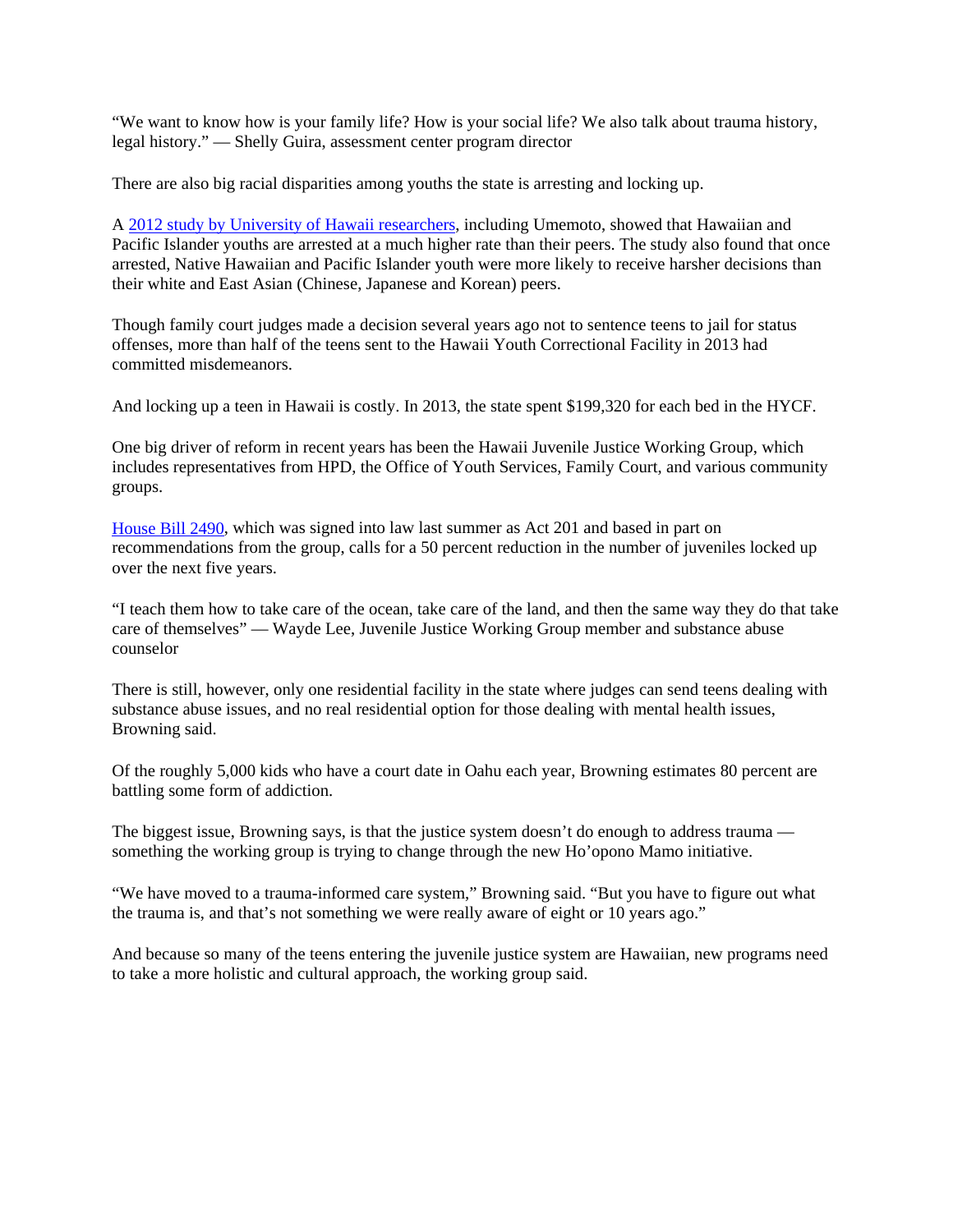### **Immediate Action**

Not every teen picked up by HPD in Kalihi qualifies for the pilot program.

Teens have to be first-time offenders busted for minor crimes. And they have to choose to participate.

Once they do, the police either take them to the assessment center at the Susannah Wesley Community Center or issue them a citation directing them to show up at the center the next day.



Wayde Lee speaks at the opening of the Wahi Kanaaho center in Waianae on Saturday.

The immediacy is a big deal, say members of the Juvenile Justice Working Group, because teens often need help when they are arrested and possibly in crisis — not months later when they have a court date.

Staff members were expecting one or two teens a week to sign up for the program, said Ron Higashi, executive director of the Susannah Wesley Community Center. Instead, there's been more than one teen a day on average since opening in mid-March, and the center is hiring additional staff.

The first step is just listening to the kids and trying to find out what's going on, before matching teens with local service organizations.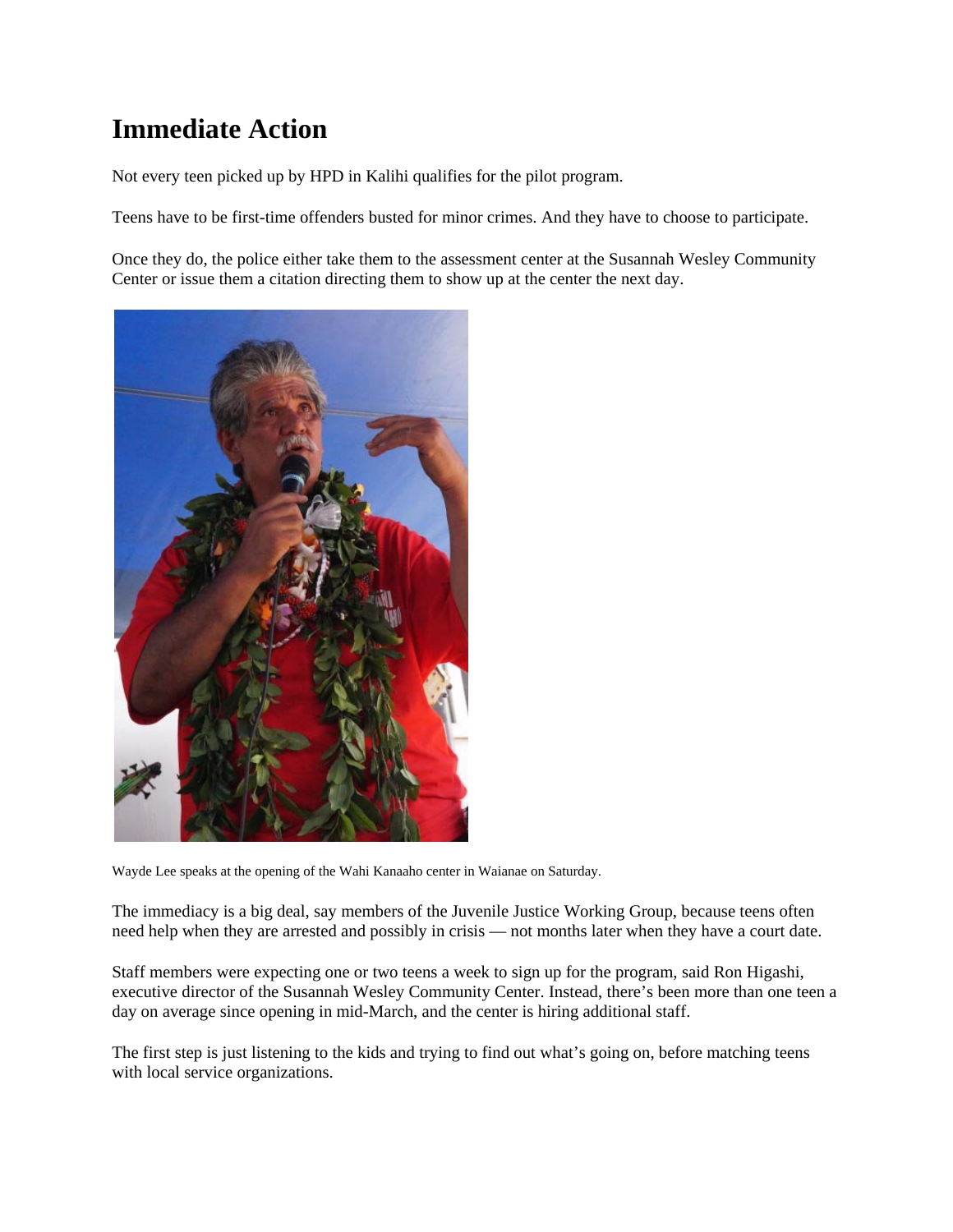"We want to know how is your family life? How is your social life?" said assessment center program director Shelly Guira. "We also talk about trauma history, legal history."

Guira and her staff also talk to parents before helping to create a plan for the teens that could involve substance abuse treatment, family counseling, education programs, or emergency shelter for runaways. Sometimes it will mean matching teens with a local kupuna or elder who can mentor them in getting on a different path.

An overarching goal is also to get the teens to set personal goals for themselves for anything from dealing with bullying and peer pressure to improving grades.

Getting teens to feel more connected to their family and the community is also a big part of the program. To do that, some will now be referred to a 21-day residential program in Waianae that opened last weekend.

## **A Cultural Approach**

Wahi Kanaaho is a three-week program tied to the phases of the moon and centered on finding balance and spiritual healing.

The curriculum, created by Juvenile Justice Working Group member and substance abuse counselor Wayde Lee, combines hands-on activities like fishing and farming with reflective individual and group work.

"I teach them how to take care of the ocean, take care of the land, and then the same way they do that take care of themselves," Lee said.

The new residential center in Waianae is located in a plain white house donated temporarily by a local church. Teens will come to Waianae in small, single-gender groups for self-reflection exercises and lessons in Native Hawaiian cultural values and healing practices.

Wahi Kanaaho staff member Jazlyn Wandasan says the idea of culture-based healing can perhaps be best compared to art therapy. Activities like cleaning out taro patches can be used as a way of getting teens to reflect on their own healing and cleansing.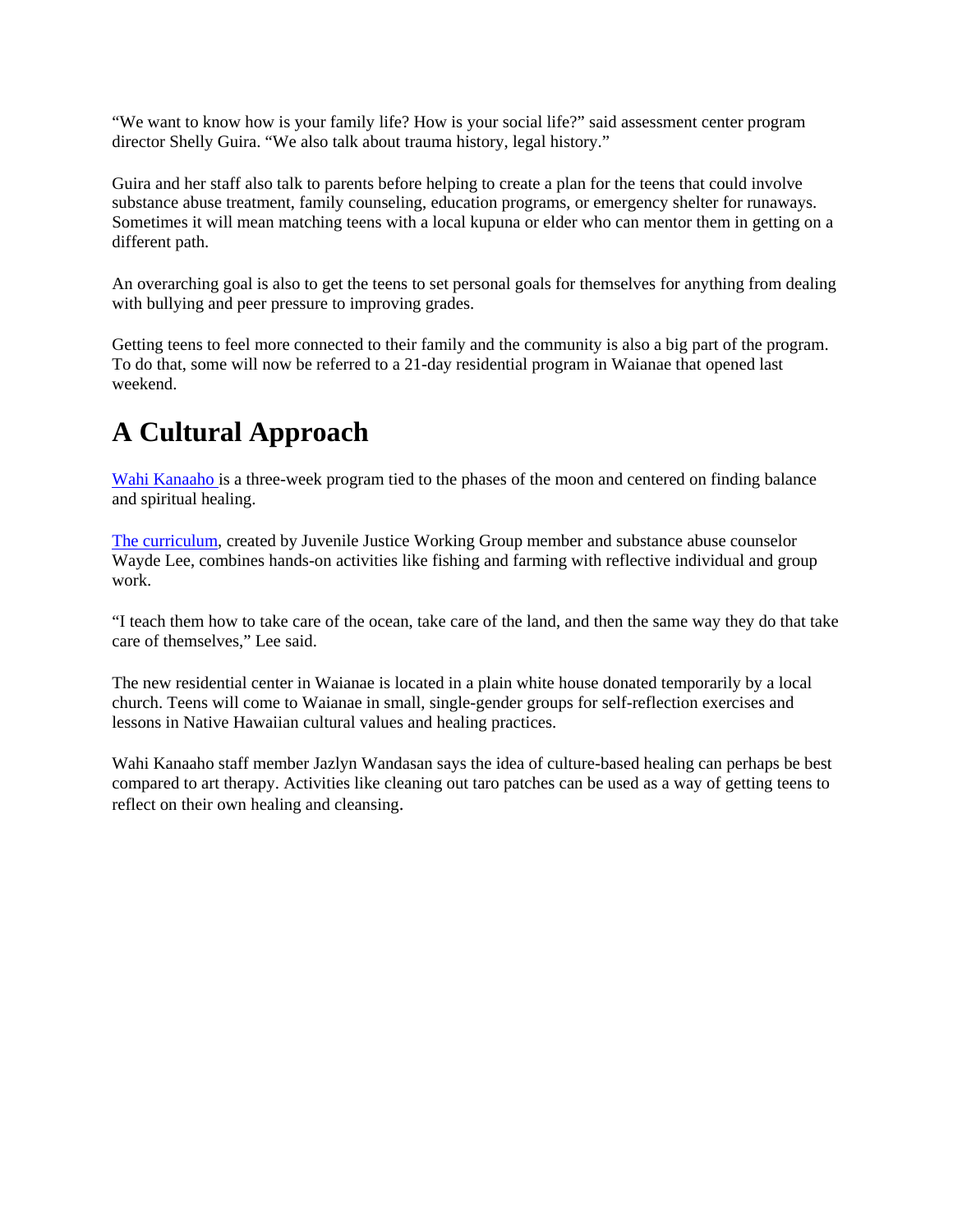

Wahi Kanaaho residential center in Waianae.

The program may be new, but the concept is old, said Kehaulani Lum of the Living Life Source Foundation, which is helping fund the program.

"It's a reawakening of traditional knowledge," Lum said.

For the next year UH researchers will pore through data from the assessment center to try and quantify whether the program is successful in reducing recidivism and improving the teens' social and emotional well being. They will look at arrest records, before and after surveys from the teens, and school records — if parents give them permission for that.

Lee has a simpler metric for measuring success.

The imposing and heavyset man looks for two things from teens by the time they leave his program: How in touch they are with their own emotions during a meeting with their parents at the end of the program, and whether they stop of their own accord on a nature walk to pick up an item of rubbish that he discretely places along the path ahead of time as a test.